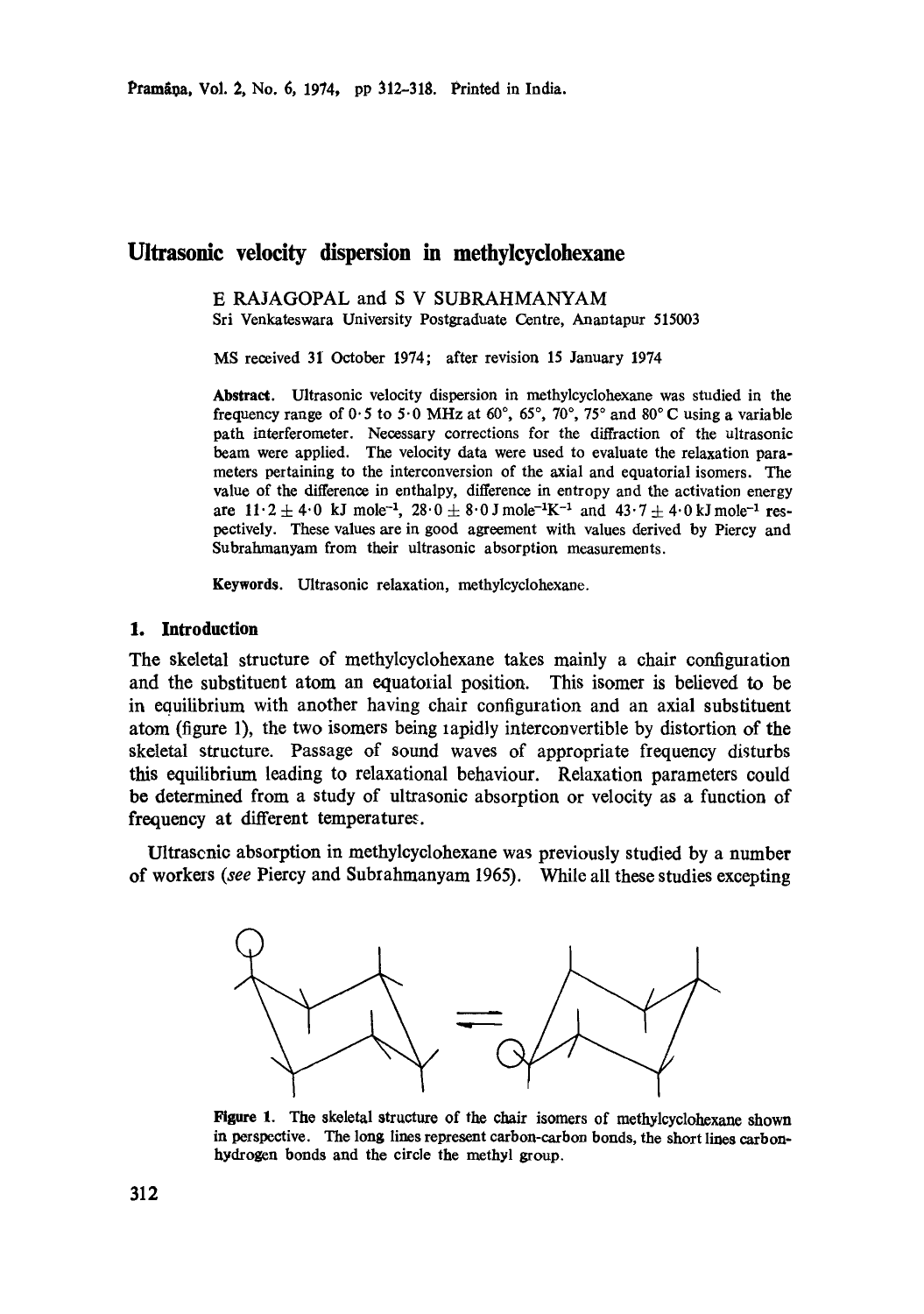those of Hall (1969) indicate single relaxational behaviour, there is no **agreement**  between diffelent workers regarding the numerical values of the thermodynamic parameters. Hall, on the other hand, observed that some of his absorption measurements did not have the frequency dependence characteristic cf a single relaxation process.

In view of the difference in the reported relaxation parameters we took up the study of ultrasonic velocity dispersion in this liquid.

In the present work, ultrasonic velocity dispersion in the frequency range 0.5 to 5.0 MHz was studied at 60 $^{\circ}$ , 65 $^{\circ}$ , 70 $^{\circ}$ , 75 $^{\circ}$  and 80 $^{\circ}$ C using a variable path interferometer developed for such studies (Subrahmanyam and Hyder khan 1972, 1973).

## **2. Evaluation of relaxation parameters**

For a given temperature and pressure the frequency dependerce of ultrasonic velocity due to a single relaxation process may be represented by the standard formula (Subrahmanyam and Piercy 1965).

$$
\frac{u_{\infty}^{2}-u^{2}}{u_{\infty}^{2}-u_{0}^{2}}=\frac{1}{1+(f/f_{\bullet})^{2}}
$$
\n(1)

for the usual case of small  $u_{\infty}^2 - u_0^2$ , where  $u_{\infty}$  and  $u_0$  are the velocities cerresponding to very high frequency  $(f \gg f_t)$  and very low frequency  $(f \ll f_t)$  respectively;  $f<sub>r</sub>$  is the relaxation frequency and u is the velocity at the frequency f. According to equation (1) the shape of the plot of log  $(u_{\infty}^2 - u^2)$  versus log f is independent of the magnitude of the relaxation parameters. Hence, a template of the theoretical curve can be used to fit the velocities and evaluate the relaxation frequency. However, it is essential to know  $u_{\infty}$  values for this purpose. Direct determination of velocity at very high frequency is not possible with the present method. Hence  $u_{\infty}$  was evaluated using the velccity data at 1, 3 and 5 MHz  $(u_1, u_3, u_5)$  via the relation

$$
u_{\infty}^{2} = \frac{2u_{5}^{2}u_{3}^{2} - 3u_{5}^{2}u_{1}^{2} + u_{1}^{2}u_{3}^{2}}{3u_{3}^{2} - 2u_{1}^{2} - u_{5}^{2}}
$$
(2)

The above equation yields accurate values of  $u_{\infty}$  when  $u_{\infty}$  is not far removed from  $u<sub>5</sub>$ . For methylcyclohexane, this condition is satisfied at all the five temperatures studied.

The kinetic parameters of the relaxation process are related to  $f<sub>r</sub>$  via [Mason (1965)].

$$
f_{\mathbf{r}} = A \exp \left( -\frac{\Delta E_{\mathbf{a}}/RT}{\Delta E_{\mathbf{a}}}\right) \tag{3}
$$

where A is frequency factor and  $\Delta E_{\rm a}$  is activation energy of the backward reaction and is independent of temperature. The slope of  $\log f$ , versus reciprocal of absolute temperature curve yields  $\triangle E_{a}$ .

The equilibrium parameters  $\triangle H_0$  and  $\triangle S_0$  the difference in enthalpy and that of entropy respectively between the two isomers in their standard states are related to the velocity dispersion via the relation [Mason (1965), Hyder Khan *et al* (1973)]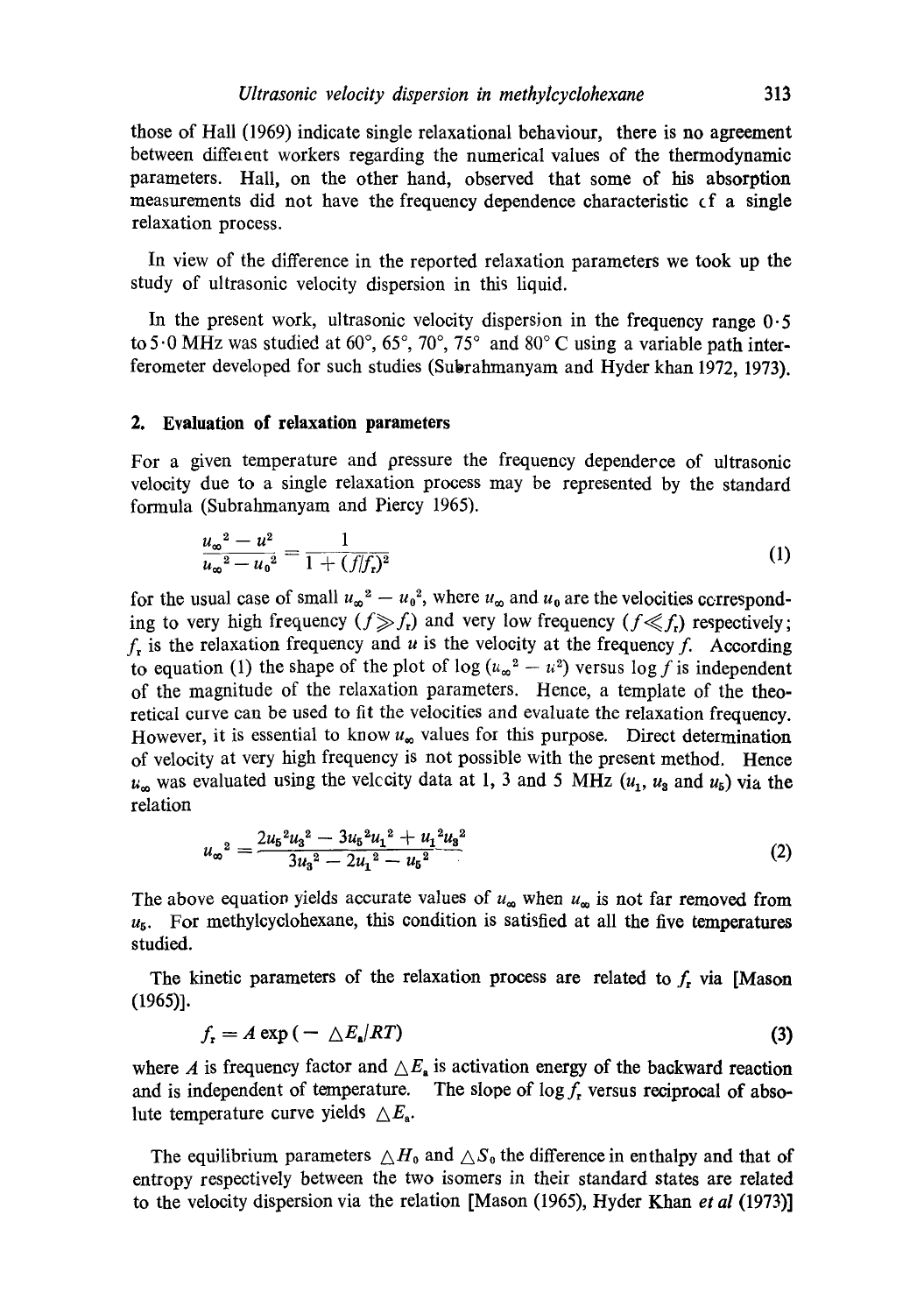314 *E Rajagopal and S V Subrahmanyam* 

$$
\frac{2}{M} \frac{(C_{\mathfrak{p}0})^2}{a} \left( \frac{u_{\infty} - u_0}{u_0^2 u_1^2} \right) \simeq \frac{B}{T} \left[ \exp \left( \frac{\Delta H_0}{RT} \right) \exp \left( \frac{\Delta S_0}{R} \right) \right] \tag{4}
$$

where  $C_{p0}$  is the heat capacity at constant pressure, M the molecular weight, a the thermal expansion coefficient and  $u_1 = (u_{\infty} + u_0)/2$ . Assuming  $\triangle S_0$  to be independent of temperature, the slope of the plot of  $\log \left[ T \frac{u_{\bullet} - u_0}{u_0^2 u_1} \right]$  versus  $1/T$  leads to the values of  $\triangle H_0$ . Using the value of  $\triangle H_0$ , one can evaluate  $\triangle S_0$  via equation (4) and  $\Delta G_0$  using the standard thermodynamic relation

| Frequency<br>(MHz) | Expt           | Ultrasonic velocity, ms <sup>-1</sup> |                       |                                     |  |  |
|--------------------|----------------|---------------------------------------|-----------------------|-------------------------------------|--|--|
|                    |                | Diffraction<br>correction             | Corrected<br>velocity | Estimated<br>error                  |  |  |
|                    |                | $60^{\circ}$ C                        |                       |                                     |  |  |
| 0.5                | $1061 \cdot 7$ | 4.9                                   | $1056 - 8$            | $\pm$ 0.4                           |  |  |
| 1.0                | $1061 \cdot 7$ | 1·4                                   | 1060.3                | $+0.2$                              |  |  |
| 1.5                | $1061 - 8$     | 0.9                                   | 1060.9                | $\pm 0.2$                           |  |  |
| 3.0                | 1063.0         | 0.2                                   | 1062.8                | $\pm 0.3$                           |  |  |
|                    |                | 65° C                                 |                       |                                     |  |  |
| 0.5                | $1042 \cdot 0$ | 4.8                                   | $1037 \cdot 2$        | $\pm$ 0.4                           |  |  |
| $1\cdot 0$         | 1041.4         | 1.3                                   | $1040 \cdot 1$        | $\pm$ 0.2                           |  |  |
| 1.5                | 1041.9         | 0.8                                   | $1041 - 1$            | $\pm$ 0.2                           |  |  |
| 3.0                | $1042 \cdot 8$ | 0.2                                   | $1042 \cdot 6$        | $\pm$ 0.2                           |  |  |
| 5.0                | $1043 \cdot 2$ | 0.1                                   | $1043 \cdot 1$        | $\pm$ 0.3                           |  |  |
|                    | $70^{\circ}$ C |                                       |                       |                                     |  |  |
| 0.5                | $1021 - 7$     | 4.7                                   | $1017 - 0$            | $+0.4$                              |  |  |
| 1.0                | 1020.9         | $1 \cdot 3$                           | 1019.6                | $\pm 0.2$                           |  |  |
| 1.5                | $1021 - 8$     | $0 - 8$                               | $1021 - 0$            | $\pm$ 0.2                           |  |  |
| 3.0                | $1022 \cdot 4$ | 0.2                                   | $1022 \cdot 2$        | $\pm 0.2$                           |  |  |
| 5.0                | 1023.3         | 0.1                                   | $1023 \cdot 2$        | $\pm 0.3$                           |  |  |
|                    | $75^{\circ}$ C |                                       |                       |                                     |  |  |
| 0.5                | 1000.8         | 4.6                                   | 996.2                 | $\pm$ 0.4                           |  |  |
| 1.0                | 999.3          | $1-2$                                 | $998 \cdot 1$         | $\pm$ 0.2                           |  |  |
| 1.5                | 999.7          | 0.7                                   | $999 \cdot 0$         | $\pm 0.2$                           |  |  |
| 3.0                | $1001 - 2$     | 0.2                                   | $1001 - 0$            | $\pm$ 0.2                           |  |  |
| 5.0                | $1002 \cdot 2$ | 0.1                                   | $1002 \cdot 1$        | $\pm$ 0.3                           |  |  |
|                    | 80° C          |                                       |                       |                                     |  |  |
| 0.5                | 977-4          | 4.5                                   | 972.9                 | $\pm$ 0.4                           |  |  |
| 1.0                | 974.8          | 1.2                                   | 973.6                 | $\pm$ 0.2                           |  |  |
| 1.5                | 976.8          | 0·7                                   | $975 \cdot 1$         |                                     |  |  |
| 3.0                | 977.9          | 0·2                                   | $977 - 7$             |                                     |  |  |
| 5.0                | 978.9          | 0.1                                   | 978.8                 |                                     |  |  |
|                    |                |                                       |                       | $\pm$ 0.2<br>$\pm$ 0.2<br>$\pm$ 0.3 |  |  |

Table 1. Velocity dispersion in methylcyclohexane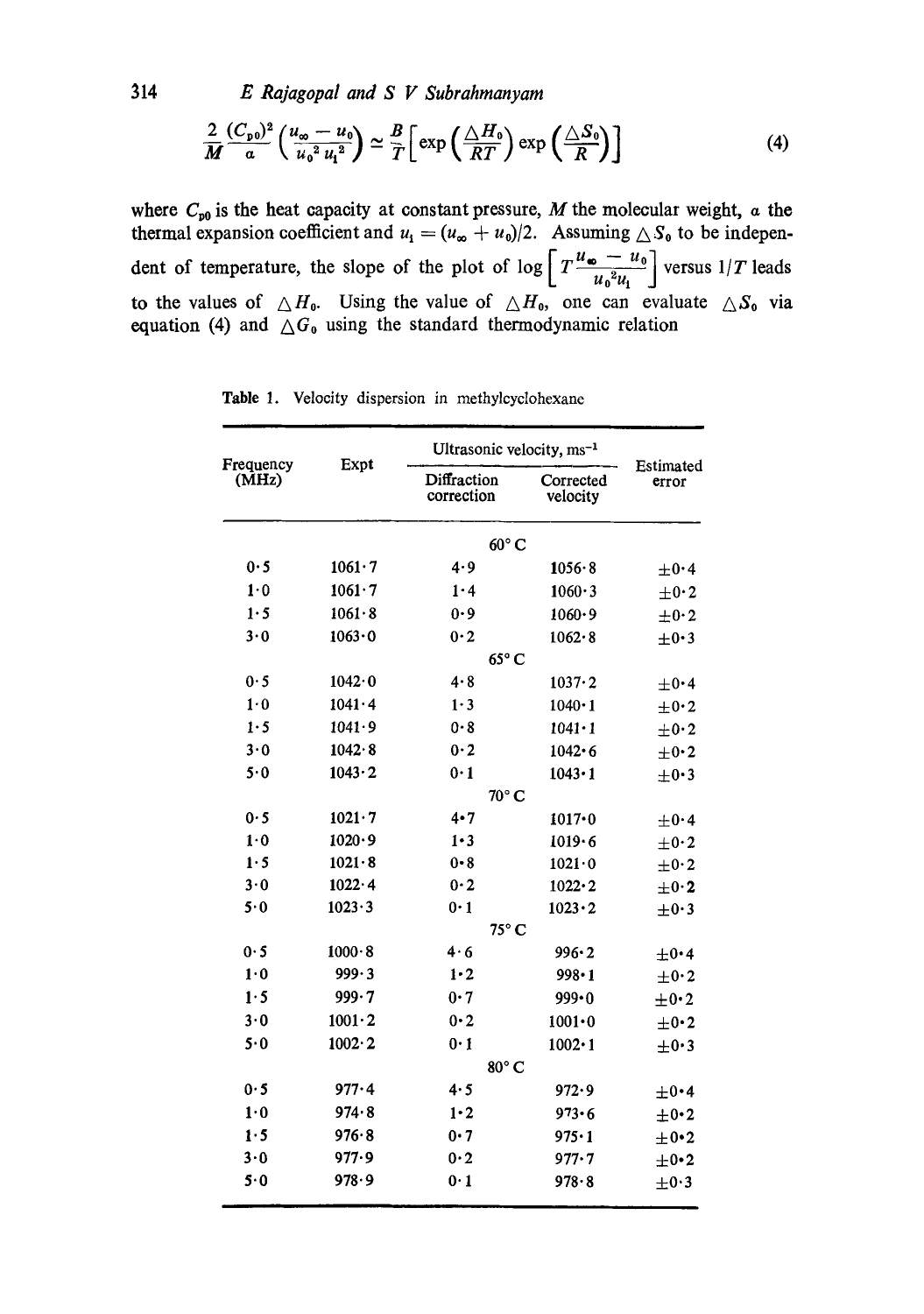$$
\triangle G_{\mathbf{0}} = \triangle H_{\mathbf{0}} - T\triangle S_{\mathbf{0}}.\tag{5}
$$

#### **3. Experimental**

Ultrasonic velocities in purified methylcyclohexane were measured at five frequencies ( $0.5$ ,  $1.0$ ,  $1.5$ ,  $3.0$ ,  $5.0$  MHz) using a variable path interferometer developed for this purpose. (Subrahmanyam and Hyder Khan 1972, 1973).

The errors associated with the diffraction of the ultrasonic beam were estimated from a series of measurements on non-relaxing liquids of different absorption values, following the method described by Subrahmanyam *et al* (1969) and Hyder Khan (1972). Measurements were made at a distance of 3 cm from the source and the diameter of the source is 1.95 cm. The diffraction corrected velocities were used in evaluating the relaxation parameters.

## **4. Results and discussion**

Ultrasonic velocity data obtained in the present work are shown in table 1. The error limits indicated in the table include uncertainties introduced in the evaluation of diffraction correction and in the measurement of ultrasonic velocity. Plots of  $\log (u_{\infty}^2 - u^2)$  versus  $\log f$  at 60°, 65°, 70°, 75° and 80° C are shown in figure 2.

The relaxation frequency  $f_r$  and the factor  $(u_{\infty}^2 - u_0^2)$  were evaluated by fitting the results to the theoretical template. Relaxation parameters so evaluated are shown in table 2.



Figure 2. Velocity dispersion in methylcyclohexane; log  $(u_{\infty}^2 - u^2)$  as a function of log f,  $\bullet$  at 60°C,  $\Box$  65°C,  $\triangle$  70°C,  $\Box$  75°C,  $\odot$  80°C. The curve represents the template fit and arrow head the relaxation frequency.

**P~--2**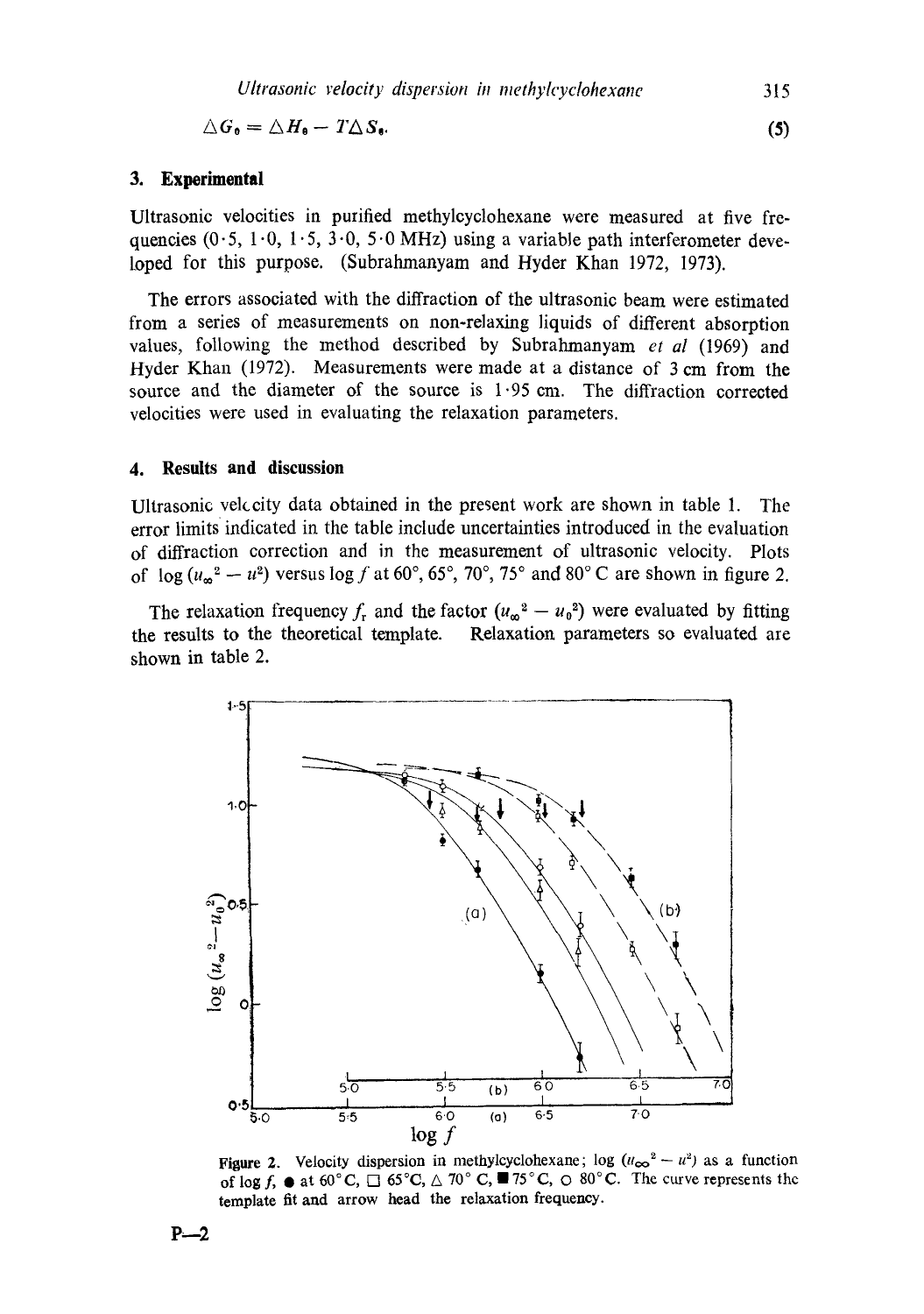

**Figure** 3. Variation of  $\log f_r$  as a function of *l/T:* The solid line represents the straight line fit of the results of this work ( $\bullet$ ), Piercy and Subrahmanyam ( $\triangle$ ), and Pedinoff  $(O)$ .

Figure 4. Variation of log  $[T(u_{\infty} - u_0$  $\times 10^{10}/u_0^2u_i$  as a function of 1/T; The solid line represents the straight line fit of the results of this work.

The temperature dependence of the relaxation frequencies is shown in figure 3. These values are in good agreement with those reported by Piercy and Subrahmanyam (1965). The values reported previously in the literature are also recorded in this figure. The low temperature data of Pedinoff (1962) and Karpovieh (1954) do not fall in line with other data. As pointed out by Piercy and Subrahmanyam (1965) the data of the above workers may be considered qualitative. Hence the data of the present work, that of Piercy and Subrahmanyam (1965) and the higher temperature points of Pedinoff (1962) were fitted to a straight line in figure 3. The slope yields a value of  $44.0 \pm 4.0$  kJ mole<sup>-1</sup> for the activation energy. This is

**Table** 2. Relaxation parameters of methylcyclohexane.

| Temp.<br>°C | (MHz)          | $u_{\infty}$<br>$(ms^{-1})$ | $u_{\infty} - u_0$<br>$(ms^{-1})$ | $u_{o}$<br>$(ms^{-1})$ |
|-------------|----------------|-----------------------------|-----------------------------------|------------------------|
| 60          | $0.84 + 0.1$   | $1063 \cdot 4$              | 7.6                               | 1055.8                 |
| 65          | $1.05 + 0.1$   | $1043 \cdot 4$              | 7.3                               | $1036 \cdot 1$         |
| 70          | $1.45 + 0.1$   | $1024 \cdot 0$              | 7.1                               | 1016.9                 |
| 75          | $1.75 \pm 0.1$ | $1003 \cdot 0$              | 6.9                               | $996 \cdot 1$          |
| 80          | $2.01 + 0.2$   | 979.9                       | 6·6                               | 973.3                  |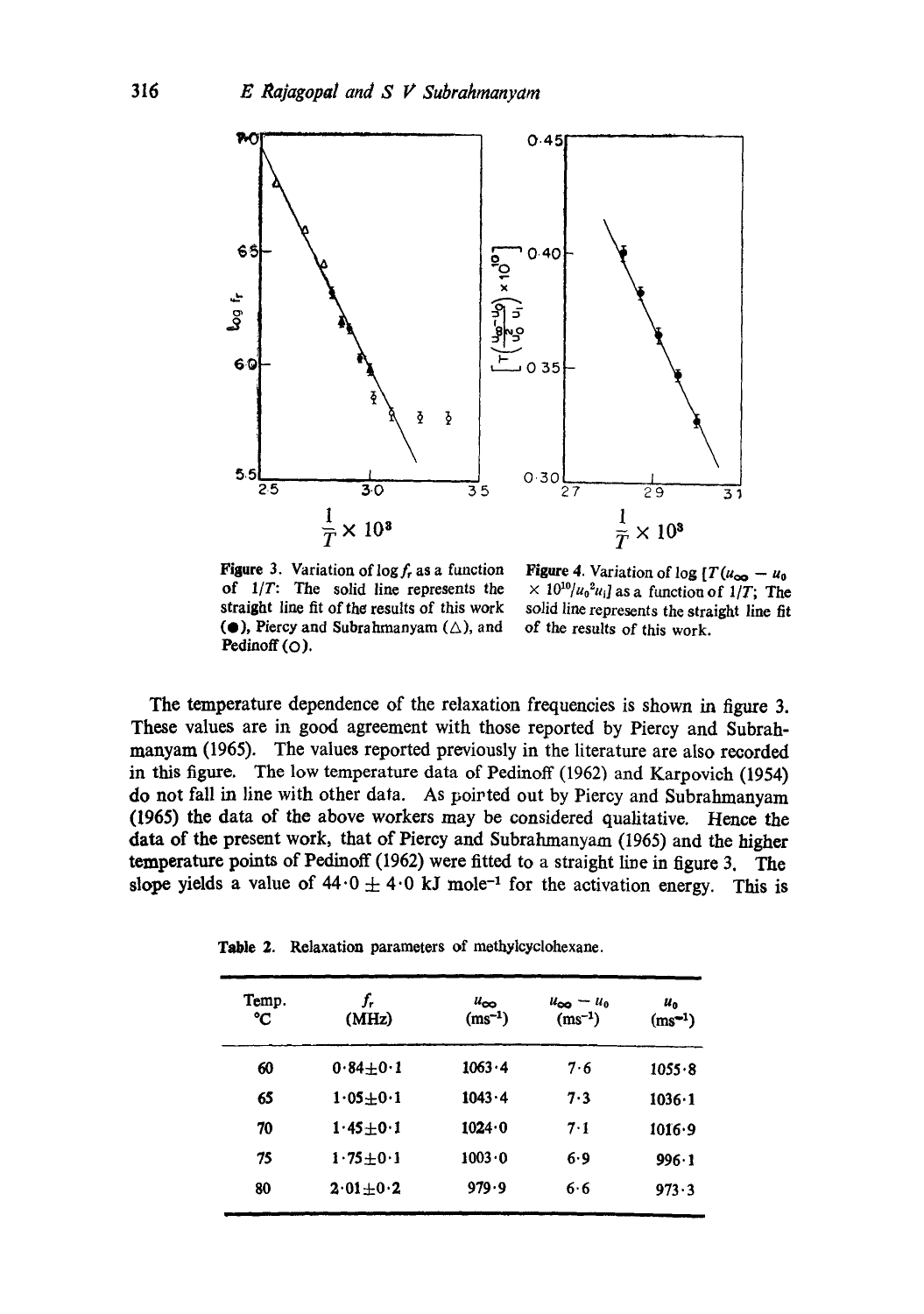in good agreement with the value of  $43 \cdot 1 \text{ kJ}$  mole<sup>-1</sup> reported previously by Piercy and Subrahmanyam using absorption data. Indirect spectroscopic evidence (Jenson *etat* 1962; Harris and Sheppared 1961; Reeves and Stromrne 1960) indicates activation energy in the range  $37 \cdot 7$  to  $48 \cdot 1 \text{ kJ}$  mole<sup>-1</sup> for molecules o this type (example: cydohexane and chlorocyclohexane).

The variation of  $\log [T(u_{\infty} - u_0)/u_0^2 u_0]$  with the reciprocal of the absolute temperature is shown in figure 4.

The slope of the plot leads to a value of  $13 \cdot 1 + 4 \cdot 0$  kJ mole<sup>-1</sup> for the difference in enthalpy,  $\triangle H_0$ . This is in reasonable agreement with the value of  $14.6 + 2.9$  $kJ$  mole<sup> $-1$ </sup> reported by Piercy (1961) from absorption measurements on solutions of methylcyclohexane in xylene and with the value of  $12.14 \pm 2.1$  kJ mole<sup>-1</sup> reported by Piercy and Subrahmanyam (1965) based on absorption data in pure methylcyclohexane. This value is slightly higher than the value of  $6.7$  to  $10.0$ kJ mole<sup> $-1$ </sup> evaluated by Beckett *et al* (1947) using the specific heat data of gaseous methylcyclohexane. Under these conditions, no agreement better than that obtained need be expected.

The difference ir entropy between one mole of axial and equatorial isomers of methylcyclohexane works out to be  $19.8 + 8.0$  J mole<sup>-1</sup>K<sup>-1</sup>. This is ir reasonable agreement with the value of  $13.4 \pm 2.5$  J mole<sup>-1</sup>K<sup>-1</sup> reported earlier by Piercy and Subrahmanyam. Both these values are higher than the zero value predicted by Pitzer *et al* (1947) theoretically. Since one can effectively rule out the possibility of experimental errors, it is worthwhile studying the theoretical model of Beckett *et al* in detail. However, the authors are not in a position, at present, to offer specific suggestion to effect changes in the model.

The change in free energy  $\triangle G_0$  evaluated using equation (5) is  $6.2 \pm 2.0$  kJ mole<sup>-1</sup>. This is in every good agreement with the values of  $7.7 \pm 1.0$  kJ mole<sup>-1</sup> evaluated by Piercy and Subrahmanyam (1965) and the theoretical value of 6.7 kJ mole<sup>-1</sup> predicted theoretically by Beckett *et al* (1947).

## **5. Conclusions**

Ultrasonic velocity dispersion measurements sindicate single relaxation in the frequency range studied for methylcyclohexane. The relaxation parameters derived are in good agreement with those evaluated by Piercy and his coworkers using the ultrasonic absorption measurements.

The present measurements reveal interferometer as a convenient and accurate tool in the study of relaxation phenomena.

## **References**

Beekett C W, Pitzer K S and Spitzer R 1947 *J. Am. Chem. Soc.* 69 2488 Hall D N 1959 *Trans. Faraday 8oc. \$5* 1319 Haxris R K and Sheppard N 1961 *Prec. Chem. Soc.* 418 Hyder Khan V 1972 Ph.D. thesis S. V. University, Tirupati Jenson F R, Noyee D S, Sederholm C H and Berlin A J 1962 *J. Am. Chem. Soc.* **84** 386